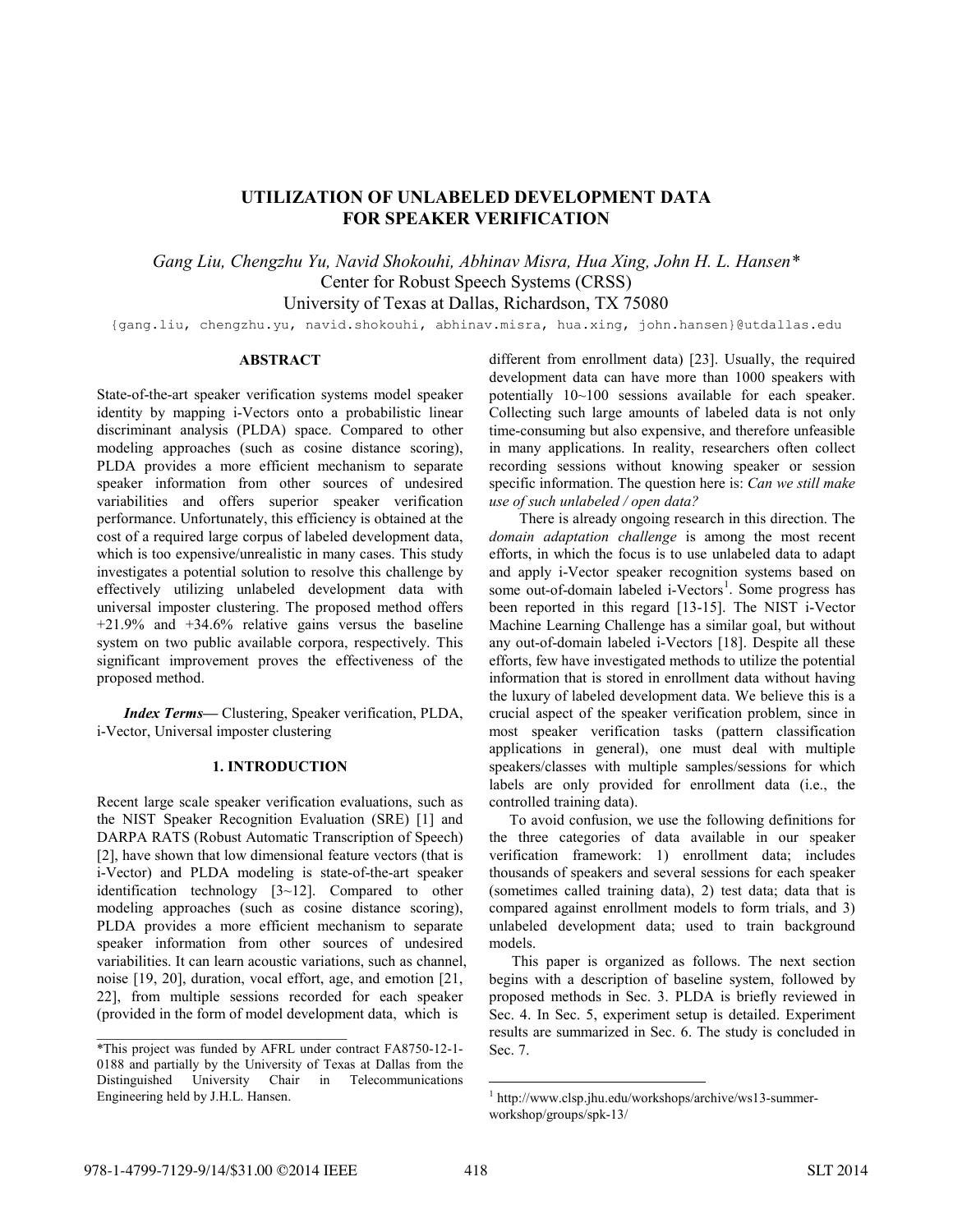# **2. BASELINE**

In this study, we always assume the features, i-Vectors, instead of audio files, are already available. Thus, we will only focus on how we can make use of the given i-Vectors to improve system performance. Since PLDA is state-of-the-art technology in the i-Vector framework, it will be used as the baseline system. But to build an efficient PLDA classifier, we need speaker label information. We can either use enrollment data as training, or we can adopt clustering methods on development data to recover label information. As the baseline system, we will simply use enrollment data as PLDA model development data since we can assume the label information is very accurate. The exploration of clustering approach is delegated to Sec. 3.

### **3. PROPOSED METHODS**

We begin by exploring two classical clustering methods in order to classify unlabeled development data, and subsequently apply this to the PLDA framework. Furthermore, we describe our proposed clustering technique.

## **3.1. Two classical clustering methods**

After a series of pilot clustering experiments on potential clustering methods, we narrow down to two promising approaches [16].

#### *3.1.1. K-means clustering*

The k-means algorithm is an iterative clustering method which partitions a given dataset into a user specified number of clusters, *k*. The algorithm operates on a set of ddimensional vectors  $D = \{X_i | i = 1, ..., N\}$  where  $X_i \in \mathbb{R}^d$ denotes the  $i<sup>th</sup>$  data point and N is the size of the dataset. The first iteration is initialized by picking *k* points in  $R^d$  as the initial *k* cluster representatives or "centroids". There are several alternative techniques for selecting these initial seeds. Random sampling from the dataset is used in this study. The algorithm iterates between the following two steps until convergence [16]:

**Step 1**: Data Assignment. Each data point is assigned to its closest centroid, with ties broken arbitrarily. This partitions the data samples.

**Step 2**: Re-allocation of "means". Each cluster representative is re-allocated to the center of all data points assigned to it.

One open question is to decide the number of clusters: *k*. We resolve this issue through trial and error. Note that each iteration requires  $N \times k$  comparisons, which signifies the time complexity of each iteration. Cosine similarity scores are used as the metric to measure the distance in this study due to its superior performance on i-Vector features.

$$
\cos(a, b) = \frac{a^T b}{\|a\| \|b\|} \tag{1}
$$

#### *3.1.2. Agglomerative hierarchical clustering (AHC)*

Hierarchical clustering algorithms can be either top-down or bottom-up. We adopt the *bottom-up* Agglomerative hierarchical clustering (AHC) approach, in which each observation starts in its own cluster, and pairs of clusters are merged as one move up the hierarchy. Cosine similarity is used as the distance metric. The inconsistency *cutoff* value is found through grid search. *Cutoff* is a threshold for cutting the hierarchical tree generated by AHC into clusters. Clusters are formed when inconsistent values are greater than *cutoff*<sup>2</sup>. The optimal *cutoff* value is determined via hillclimbing method.

# **3.2. Proposed method: Universal Imposter Clustering (UIC)**

As is known, for traditional universal background modeling (UBM), different speaker data are used collectively to model the generic speaker space. Along the same idea, we propose to use all the development data as if they belong to a single speaker/class and add this new class to the enrollment data (assume it has *S* speakers/classes) to form new development data, which has *S*+1 classes. Next, we build our PLDA model based on this new development data. This method is called Universal Imposter Clustering (UIC). The rationale behind this is as follows:

a) Clustering by itself cannot draw a clear line between different speakers. For example, some data may be grouped together due to characteristics of channel instead of speaker. Potentially, this type of clustering result will mislead the modeling process.

b) By taking the development data set as a whole without distinguishing speaker information, we consider this as the  $(S+1)$ <sup>th</sup> speaker class. This new super "speaker" will be used to represent the residual speaker information in the data. This can be interpreted as a "speaker" that has a relatively larger variation across different sessions (in the data investigated in this study, there are nearly 40,000 sessions). The efficiency of this method is validated in Sec. 6.

# **4. PLDA**

The extracted i-Vector of each speech utterance contains both inter-speaker and intra-speaker variabilities. Therefore, the PLDA classifier is normally employed to separate out the

l

<sup>2</sup> The *clusterdata* Matlab built-in function is adopted for the Agglomerative hierarchical clustering. To facilitate potential comparison, we report the usage here: speaker label  $=$ *clusterdata*(unlabeled\_data,'criterion','inconsistent','cutoff',0.8,'dist ance','cosine')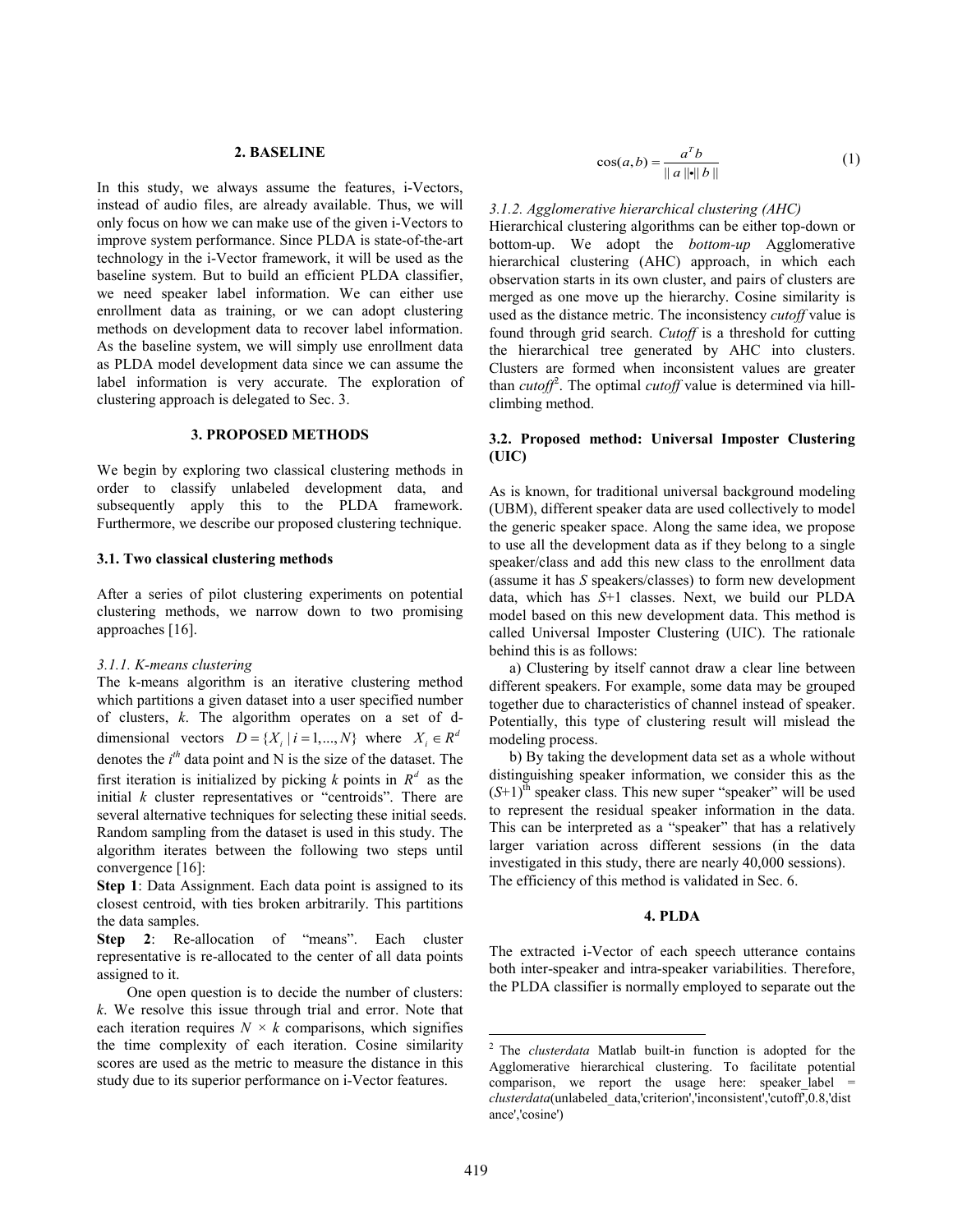

**Figure 1:** *Block diagram of i-Vector based speaker verification system. Enr=enrolmment data; dev.=development data; tst.=test data. Labeled development data is used to assist model developing. Enrollment data is used to register speakers. During testing phase, only test data is imputed.*

intra speaker variability caused by channel mismatch in the i-Vector system [4]. In the PLDA framework, a *D*dimensional i-Vector  $\omega$  can be described as:

$$
\omega = m + \Phi \beta + \varepsilon \,,\tag{2}
$$

where  $\Phi$  is a  $D \times R$  rectangular matrix that represents the subspace containing speaker specific information,  $\beta$  is an *R*-dimensional latent vector assumed to have a standard normal distribution, and  $\varepsilon$  is the *D*-dimensional vector representing the full covariance of the residual noise. Here, the reduced dimension R denotes the number of columns in the matrix Φ . To train the PLDA model, we need labeled data. Note that length normalization is applied to all i-Vectors before PLDA classification [17]. The implementation of scoring follows [4].

## **5. EXPERIMENT SETUP**

In this section, the configurations of the i-Vector based speaker recognition system used in our experiments are briefly described. The flow chart is illustrated in Fig. 1.

#### **5.1. Database**

 $\overline{a}$ 

Experiments are performed on two data sets: NIST SRE2012 and NIST i-Vector Machine Learning Challenge [18]. The data investigated here are all 600-dimensional i-Vector feature vectors. Although the two data sets may share some similar raw audio data source, they differ in many implementation details, such as VAD, low-level feature extraction, noise introduction into the training file. We will focus on the relevant details and summarize in the following two sub-sections.

#### *5.1.1. NIST SRE2012 in house data set*

In preparing this data set, we maintained a close collaboration with the I4U consortium in the NIST SRE2012 [11] challenge<sup>3</sup>. Only male speakers are used for simplicity. Recordings are collected from a total of 763 SRE 2012 target speakers belonging to SRE'06-10 corpora. For these speakers, train/test-trials are prepared for the evaluation. The training list includes multiple sessions per speaker and the test list includes both known and unknown non-target speakers, following SRE 2012 protocol (Table 1). On

average, each enrollment speaker has 39 sessions. To assist in a potential comparison, i-Vectors for this corpus can be downloaded online<sup>4</sup>.

# *5.1.2. i-Vector Machine Learning Challenge data set* This data set is provided by NIST as part of the i-Vector Machine Learning Challenge (noted as IVC) [18].

The statistics of this data set are detailed in Table 2. There are a total of 12,582,004 (1306 by 9634) trails. Each enrollment speaker has exactly 5 sessions. These trials are divided into two subsets: 1) a progress subset; used to keep track of each participant's progress, and 2) an evaluation subset; used for the final evaluation. The progress subset comprises 40% of the total trials and the evaluation subset contains the remaining 60%. The results reported in this paper are based on scores obtained from the progress subset<sup>5</sup>. We also note that this data set may contain both male and female speakers, since gender information was not provided for the i-Vectors.

## **5.2. i-Vector processing and PLDA**

The original dimension of all i-Vectors in this study is 600. LDA is applied to reduce the dimension to 400, which also removes some channel and noise distortion, followed by length normalization and PLDA modeling.

## **6. EXPERIMENT RESULTS AND ANALYSIS**

To validate our proposed framework, experiments are performed on the two corpora introduced in Sec. 5.1. First, we explore the verification performance of classical clustering techniques, followed by an investigation of the proposed method. The results are reported in four different metrics; namely EER, and minDCF values extracted by applying protocols from 2008, 2010, and 2012 NIST SREs [1].

The baseline in this study uses enrolment data as the development set both for LDA and PLDA modeling.

 $3$  [online] http://cls.ru.nl/ $\sim$ saeidi/file library/I4U.tgz

<sup>&</sup>lt;sup>4</sup> [online] https://sites.google.com/site/gangliuresearch/codes

 $5$  It is noted that the evaluation rule in i-Vector Machine Learning Challenge forbids a collective use of different enrollment speakers. So, use caution when comparing the result of this study with that of the Challenge. But this is allowed in NIST SRE2012.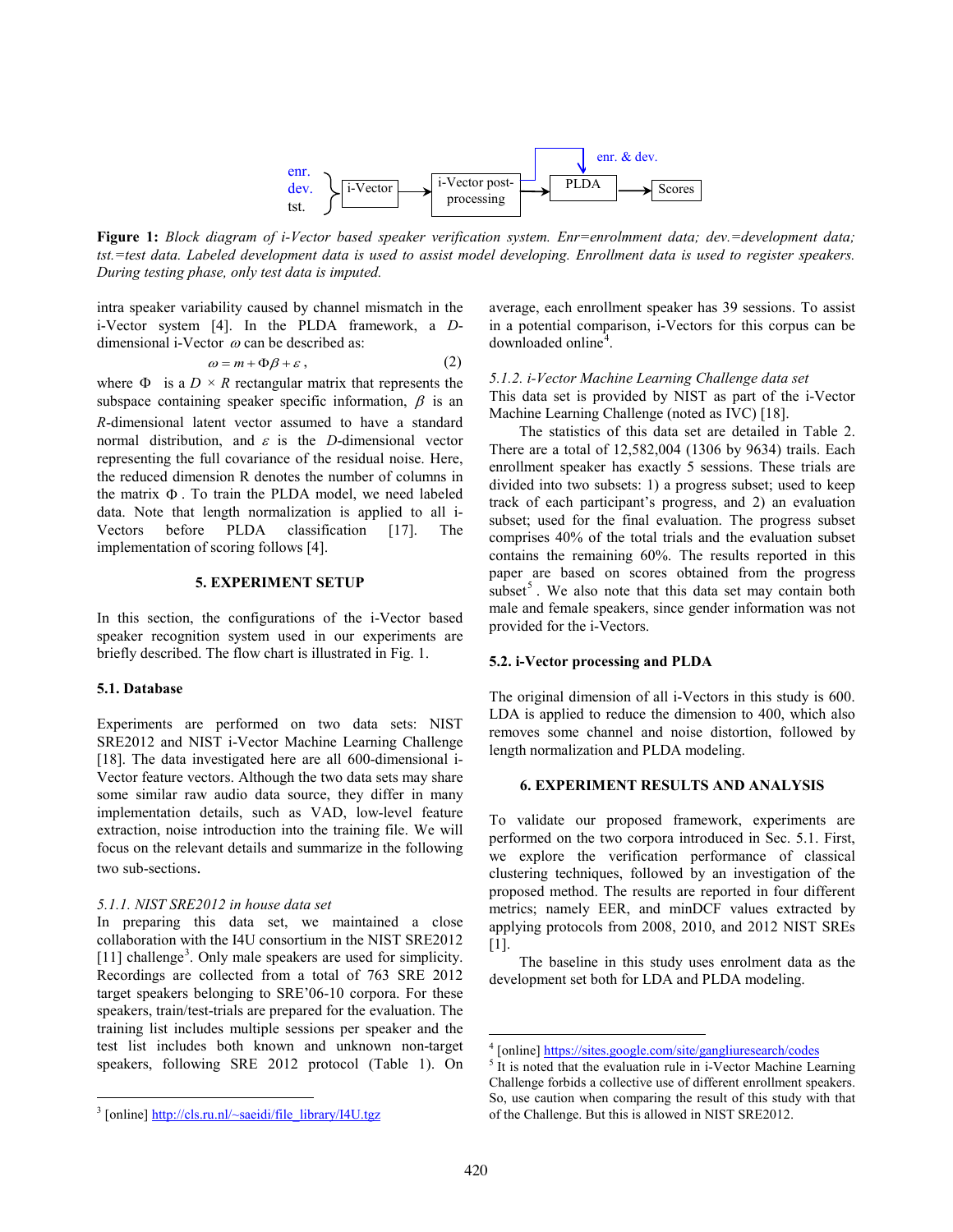#### **6.1. Verification based on classical clustering**

We start by evaluating the performance on the NIST SRE2012 data set. As mentioned in Sec. 2.1.1, the k-means algorithm requires specifying k, the number of clusters. A grid search is implemented to find the optimal k and detailed in Fig. 2. The grid search result of AHC is displayed in Fig. 3. The optimal value for the *cutoff* is 0.8. Both clustering techniques fail to surpass the baseline system (see Fig. 2). This brute-force paradigm is unavoidable, since one does not have access to the number of speakers in unlabeled development data. So this is an apparent disadvantage of kmeans clustering method.

For the i-Vector Machine Learning Challenge, k-means and AHC results are documented in Table 3 and 4, respectively. Compared with the baseline system, optimal kmeans only offers minor improvements. Optimal AHC, however, can offer +16.1% relative gain when the *cutoff* value is 0.8.

In summary, the performance of k-means is relatively stable over a broad spectrum of k values. A relatively good candidate can be found for k by a brute-force grid search, but the actual improvement is minor. This also suggests the automatic determination of clustering number warrant further investigation [24, 25]. AHC may or may not help depending upon the actual corpus. Classical clustering may fail to provide sufficient meaningful information to help boost performance depending on both parameters and data specifications. Plus, some parameter may need heavy tuning before offering reasonable performance.

# **6.2. Verification based on proposed universal imposter clustering**

The performance of the proposed universal imposter clustering (UIC) on the NIST SRE2012 data set is provided in Table 5. We show that the proposed method, UIC, offers significant improvements across all 4 metrics. This is especially true for the system which obtains +21.9% relative gain of minDCF2012, which was the metric adopted in the NIST SRE2012. The results for the i-Vector Machine Learning Challenge are detailed in Table 6. There, UIC offers +34.6% relative improvement against the baseline system, and  $+22.1\%$  against the agglomerative hierarchical clustering approach. Overall, our proposed Universal imposter clustering solution can consistently offer superior results without requiring parameter-tuning.

The results are very interesting. Given the goal of clustering is to discover potential environmental variation of individual speaker/cluster. However, the experimental results indicated that, the extra information, the speaker label of the development data recovered by clustering, does not help substantially. This may be caused by the fact that the clustering results are very noisy. The gain from speaker label recovering is actually severely undermined by the

clustering noise. On the other hand, by grouping all the i-Vectors of development data (close to 40 thousands), UIC can more effectively account for many unseen variation and therefore help boost the classification performance.

We acknowledge that this is just some initial analysis, further exploration is warranted here.

## **7. CONCLUSIONS**

In this study, we investigated a series of algorithms for speaker verification involving unlabeled development data. We explored two approaches to utilize the unlabeled development data. It was shown that traditional clustering methods may or may not provide reasonable improvements depending upon specifics of the data set and parameter configuration of the clustering algorithm in question. Compared with the baseline system which only uses enrollment data for model training, the proposed Universal imposter clustering (UIC) offers +21.9% and +34.6% relative improvements on the two data sets: our SRE 2012 i-Vector development data, and the publicly available NIST i-Vector Machine Learning Challenge data set. Even compared with the popular clustering methods, the proposed UIC also provides significant improvements. This study also confirms that the contribution from unlabeled / open data to boost the performance of speaker identification.

This is only an initial exploration in this direction. Although the proposed methods can provide significant improvement, it still leaves much to be desired. Investigation on more efficient clustering method and decision weighting will be next step of this study.

# **8. REFERENCES**

- [1] The NIST year 1997 2012 speaker recognition evaluation plans, [Online]. Available: http://www.nist.gov.
- [2] K. Walker and S. Strassel, "The RATS radio traffic collection system," in ISCA Speaker Odyssey, 2012.
- [3] N. Dehak, P. Kenny, R. Dehak, P. Dumouchel, and P. Ouellet, "Frontend factor analysis for speaker verification," IEEE Trans. Audio, Speech, and Lang. Process., vol. 19, no. 99, pp. 788 – 798, May 2010.
- [4] P. Kenny, "Bayesian Speaker Verification with Heavy-Tailed Priors," in Proc. Odyssey, Brno, Czech, Jun. 2010.
- [5] L. Ferrer, M. McLaren, N. Scheffer, Y. Lei, M. Graciarena, and V. Mitra, "A Noise-Robust System for NIST 2012 Speaker Recognition Evaluation," in Proc. Interspeech, Lyon, France, Aug. 2013, pp. 1981-1985.
- [6] D. Colibro, C. Vair, K. Farrell, N. Krause, G. Karvitsky, S. Cumani, P. Laface, "Nuance - Politecnico di Torino's 2012 NIST Speaker Recognition Evaluation System," in Proc. Interspeech, Lyon, France, Aug. 2013, pp. 1996-2000
- [7] N. Brummer, et. al., "ABC System description for NIST SRE 2012," in Proc. NIST Speaker Recognition Evaluation, Orlando, FL, USA, Dec. 2012.
- [8] G. Liu, T. Hasan, H. Boril, J.H.L. Hansen, "An investigation on back-end for speaker recognition in multi-session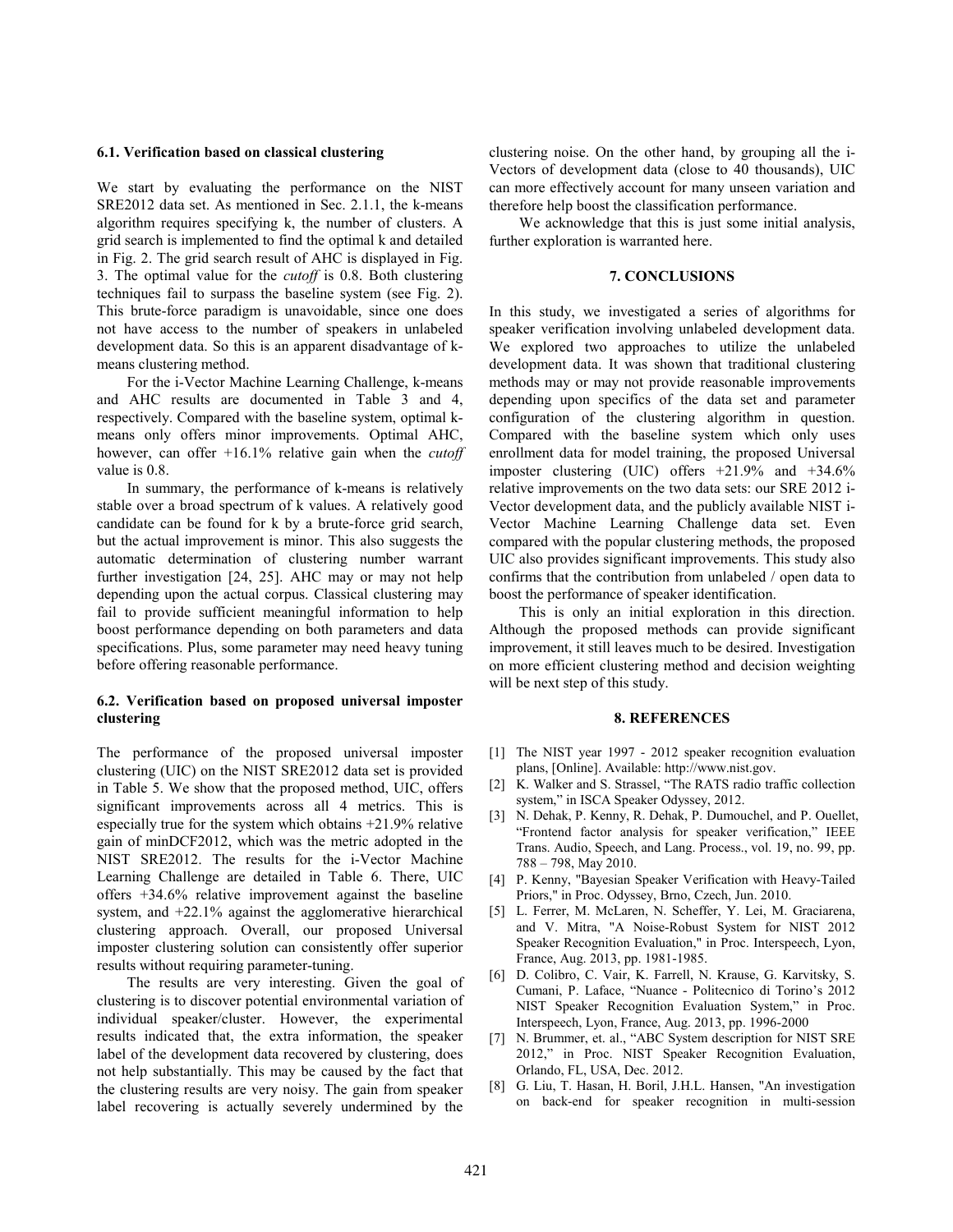enrollment", in Proc. ICASSP, Vancouver, Canada, May 25- 31, 2013. pp. 7755-7759.

- [9] T. Hasan, S.O. Sadjadi, G. Liu, N. Shokouhi, H. Boril, J.H.L. Hansen, "CRSS systems for 2012 NIST speaker recognition evaluation", in Proc. ICASSP, Vancouver, Canada, May 25- 31, 2013. pp. 6783-6787.
- [10] V. Hautamaki et al., "Automatic regularization of crossentropy cost for speaker recognition fusion", in Proc. Interspeech, Lyon, France, 25-29 Aug., 2013.
- [11] R. Saeidi et al., "I4U submission to NIST SRE 2012: A largescale collaborative effort for noise-robust speaker verification", in Proc. Interspeech, Lyon, France, 25-29 Aug., 2013.
- [12] O. Plchot et al., "Developing a speaker identification system for the DARPA RATS Project," in Proc. ICASSP, Vancouver, Canada, May 2013, pp. 6768–6772
- [13] S. Shum, D. Reynolds, D. Garcia-Romero, and A. McCree, "Unsupervised clustering approaches for domain adaptation in speaker recognition systems", in Proc. Odyssey 2014, The speaker and language recognition workshop, Joensuu, Finland, June 2014.
- [14] D. Garcia-Romero, A. McCree, S. Shum, N. Brummer, and C. Vaquero, "Unsupervised domain adaptation for i-vector speaker recognition", in Proc. Odyssey 2014, The speaker and language recognition workshop, Joensuu, Finland, June 2014.
- [15] J. Villalba and E. Lleida, "Unsupervised adaptation of PLDA by using variational Bayes methods", in Proc. ICASSP, Florence, Italy, May 2014, pp.744-748
- [16] X. Wu, V. Kumar, J.R. Quinlan, J. Ghosh, Q, Yang, H. Motoda, G.J. McLachlan et al. "Top 10 algorithms in data mining." Knowledge and Information Systems 14, no. 1 (2008): 1-37.
- [17] D. Garcia-Romero and C. Y. Espy-Wilson, "Analysis of i-Vector length normalization in speaker recognition systems," in Proc. Interspeech, Florence, Italy, Aug. 2011, pp. 249–252.
- [18] "The 2013-2014 Speaker Recognition i-Vector Machine Learning Challenge". [Online] Available: http://www.nist.gov/itl/iad/mig/upload/sre-i-Vectorchallenge\_2013-11-18\_r0.pdf
- [19] C. Yu, G. Liu, J.H.L. Hansen,"Acoustic Feature Transformation using UBM-based LDA for Speaker Recognition," in Proc. Interspeech 2014, Singapore, Sep. 2014.
- [20] C. Yu, G. Liu, S. Hahm, J.H.L. Hansen, "Uncertainty Propagation in Front End Factor Analysis For Noise Robust Speaker Recognition," in Proc. ICASSP 2014, Florence, Italy, pp. 4045-4049
- [21] G. Liu, J.H.L. Hansen, "Supra-Segmental Feature Based Speaker Trait Detection," in Proc. Odyssey 2014, The speaker and language recognition workshop, Joensuu, Finland, June 2014.
- [22] G. Liu, Y. Lei, J.H.L. Hansen, "A Novel Feature Extraction Strategy for Multi-stream Robust Emotion Identification", in Proc. Interspeech, Makuhari Messe, Japan, 2010. pp.482-485
- [23] G. Liu, J.H.L. Hansen, "An Investigation into Back-end Advancements for Speaker Recognition in Multi-Session and Noisy Enrollment Scenarios," Accepted to IEEE Trans. on Audio Speech and Lang. Process., 2014
- [24] R. Tibshirani, G. Walther, T. Hastie, "Estimating the number of clusters in a data set via the gap statistic," Journal of the

Royal Statistical Society: Series B (Statistical Methodology), 63(2), 2001. pp.411-423.

[25] D. Pelleg, A. W. Moore, "X-means: Extending K-means with Efficient Estimation of the Number of Clusters," in Proc. ICML. 2000. pp.727-734.

**Table 1.** *Details of data used for the NIST SRE2012 inhouse evaluation.*

| data | train       | test        | dev.  | trial    | target trial: non- |
|------|-------------|-------------|-------|----------|--------------------|
|      | $(spk. \#)$ | $(spk. \#)$ |       |          | target trial       |
| #    | 29961       | 21837       | 39375 | 16661631 | 15483:16646148     |
|      | (763)       | (804)       |       |          |                    |

**Table 2.** *Details of data used for the NIST i-Vector Machine Learning Challenge.*

| data | train       | test | dev.  | trial    | progress subset: |
|------|-------------|------|-------|----------|------------------|
|      | $(spk. \#)$ |      |       |          | eval. subset     |
| #    | 6530        | 9634 | 36572 | 12582004 | $40\% : 60\%$    |
|      | 1306)       |      |       |          |                  |

**Table 3.** *Grid search of Kmeans on the NIST i-Vector Machine Learning Challenge.*

|        |          | cluster $#$ |       |       |       |       |  |
|--------|----------|-------------|-------|-------|-------|-------|--|
|        | baseline | 8k          | 10k   | 12k   | 14k   | 16k   |  |
| minDCF | 0.454    | 0.459       | 0.454 | 0.454 | 0.443 | 0.589 |  |

**Table 4.** *Cutoff value grid search of AHC on the NIST i-Vector Machine Learning Challenge.*

|        |          | cutoff                     |                        |          |      |  |
|--------|----------|----------------------------|------------------------|----------|------|--|
|        | baseline | $\alpha$ $\epsilon$<br>∪.J | $\overline{ }$<br>v. 1 | $_{0.8}$ | 0.9  |  |
| minDCF | .454     | 39<br>0.39                 | 0.389                  | 0.379    | 0.38 |  |

**Table 5.** *Performance comparison of proposed UIC on the NIST SRE2012.*

|            | baseline | proposed UIC | Gain      |
|------------|----------|--------------|-----------|
| EER        | 2.55     | 1.49         | $+41.6%$  |
| minDCF2008 | 0.088    | 0.057        | $+35.2\%$ |
| minDCF2010 | 0.267    | 0.221        | $+17.2%$  |
| minDCF2012 | 0.210    | 0.164        | $+219%$   |

**Table 6.** *Performance comparison of proposed UIC on the NIST i-Vector Challenge.*

| system                    | minDCF   |
|---------------------------|----------|
| System 1: baseline        | 0.454    |
| System 2:AHC (cutoff=0.8) | 0.379    |
| System 3: UIC(proposed)   | 0.297    |
| Gain (system 3 vs. 1)     | $+34.6%$ |